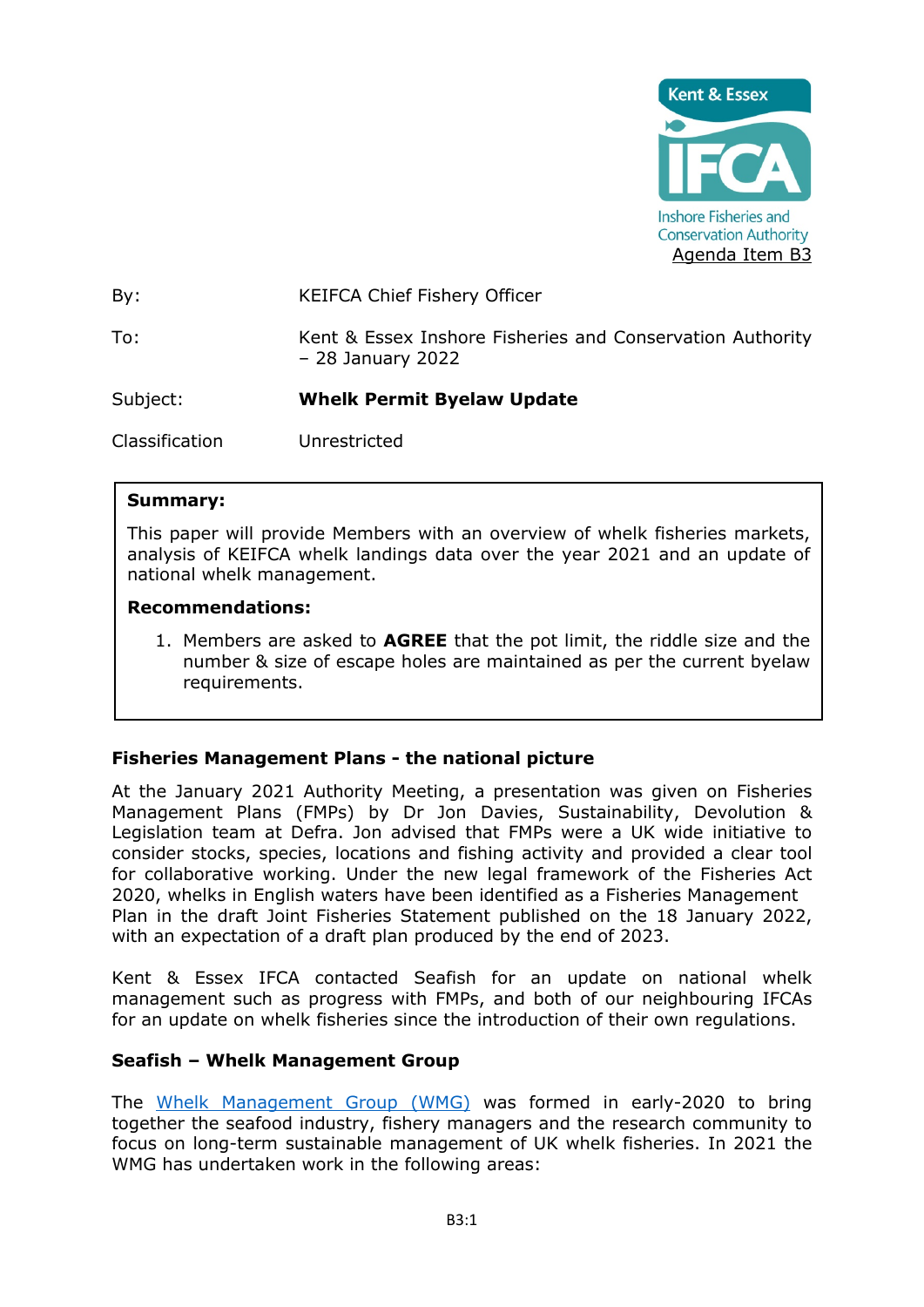• Collaborative fishery management through development of a whelk Fishery Management Plan, aligned with objectives laid out in the Fisheries Act 2020.

• Collection of anecdotal data from whelk fishers around the UK to help better understand local variation in stocks with a view to improving understanding of whelk characteristics in local populations and better targeting of future scientific research. Delivered in collaboration with Heriot-Watt University, Bangor University, and Cefas.

• Ongoing development of a whelk scientific research plan to identify knowledge gaps and provide a roadmap to improved data availability for whelk stocks.

• Improving understanding of the whelk management landscape and assessing the effectiveness and appropriateness of selected management tools for delivering sustainable fisheries. Delivered in collaboration with Defra.

Submission of applications to the Fishing Industry Science Partnership fund to support scientific research.

The WMG serves as a forum through which members can raise and discuss important issues impacting the sector. In 2021 this included bait provisioning, trade and marketing issues, and the implications of the Trade and Cooperation Agreement on access to fishing opportunities. For more information, or to join the WMG, please contact Rebecca Treacy at [Rebecca.Treacy@seafish.co.uk.](mailto:Rebecca.Treacy@seafish.co.uk)

## **Regional whelk management - Sussex IFCA**

## **1. Landings, fishing effort and number of fishers**

Total landings weight varies each year. LPUE has increased slightly over time, see last section of 2020 report – the full report is included here as Appendix 1. Number of shellfish permit holders has decreased slightly.

# **2. Fishing Behaviour**

The fishing behaviour of the fleet has not changed since the Sussex IFCA Shellfish Permit byelaw came into force. There has definitely been an expansion in the number of vessels in the fleet engaged in whelking. Both new vessels as well as vessels already fishing in the district which have turned to whelking. The Shellfish Permit byelaw limiting the number of pots within the district in conjunction with low catches within 6nm for much of the year has led to many fishers whelking predominantly outside of the district.

### **3. Compliance**

Compliance was initially slightly poor however it is much better now. We have in excess of 200 permit holders and issue, on average, 8 verbal warnings and 1 caution or FAP per annum.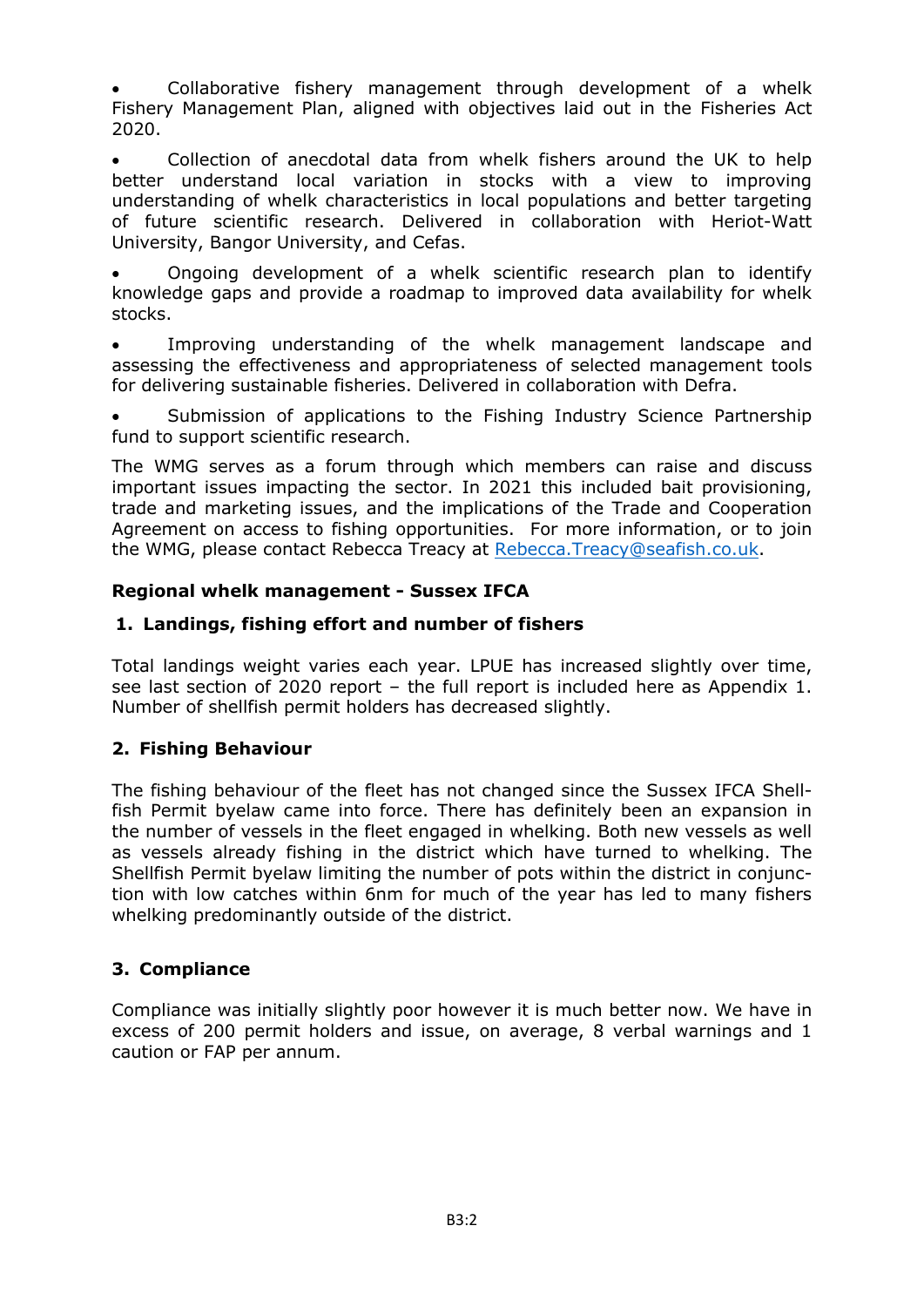## **Regional whelk management - Eastern IFCA**

## **1. Landings, fishing effort and number of fishers**

Whilst fishing effort has somewhat varied across the years, it has increased overall since the introduction of the Byelaw.



Total landings have increased overall since the introduction of the byelaw.



Number of fishers has increased overall since the introduction of the byelaw.



### **2. Fishing behaviour**

More whelk permits have been provided over time. We however have no way of knowing how many people were fishing within the district pre-byelaw as permits/returns forms were not required. The same is true for those fishing outside the district before the byelaw was implemented.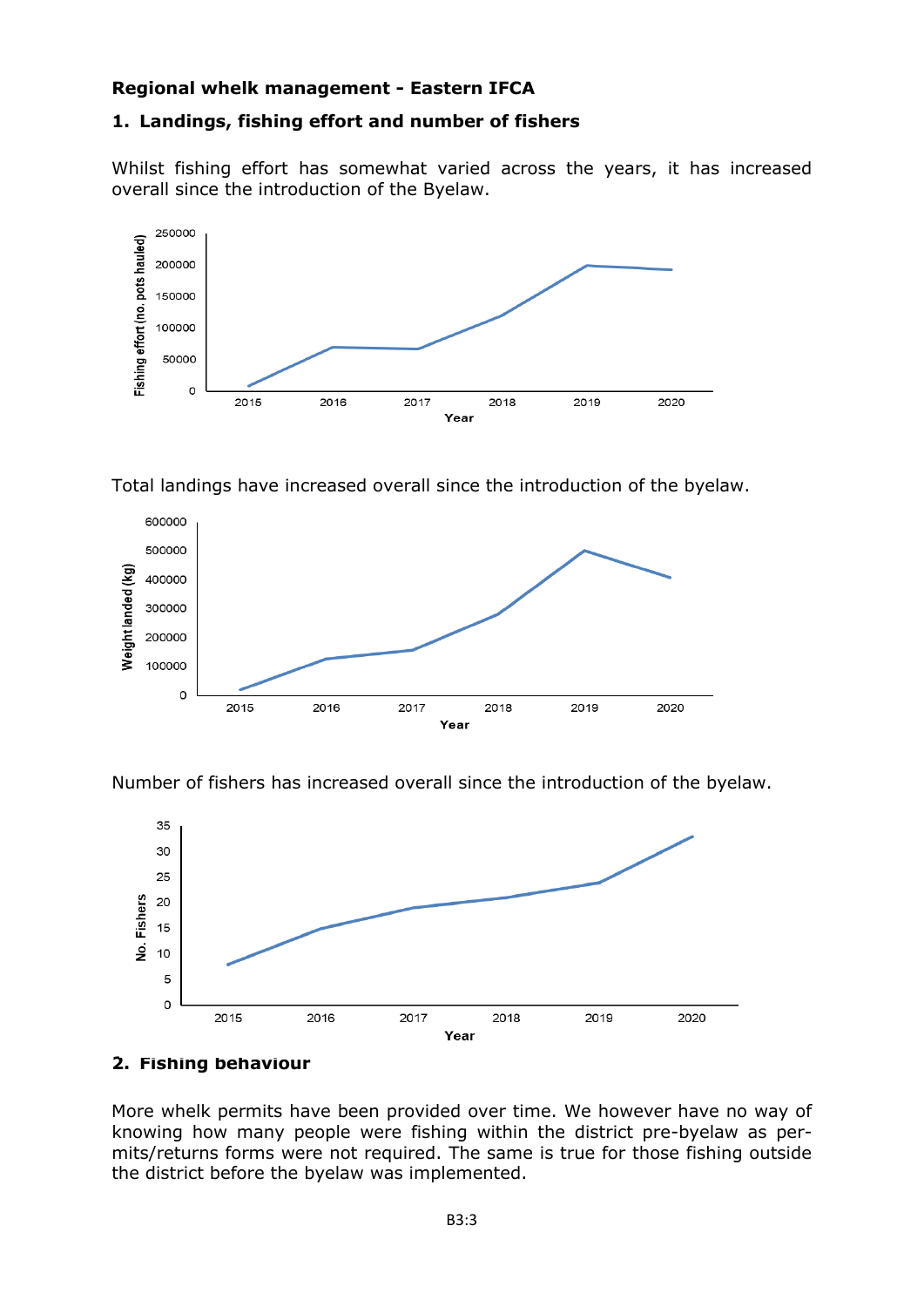# **3. Compliance**

Compliance in the whelk fishery is generally good. There has been one prosecution since the implementation of the byelaw due to fishing without a permit. Fishers catching whelks below MLS does occur. Since the increase in MLS brought about by the Byelaw, one fisher in Suffolk no longer fishes inside the district as he thinks MLS is too large. An EIFCA study into the size of whelks in relation to sexual maturity is currently ongoing to inform management in relation to MLS. Compliance with the pot limitation in the Wash has been an issue. Whelk returns forms are regularly monitored as this fishery is a priority, so we do catch illegal activity should there be any.

### **KEIFCA annual review**

#### **The market for whelks**

Prior to the UK's exit from the EU there were two main buyers for whelks caught in the KEIFCA district; Lynn Shellfish in Norfolk and Granthams of Erigal in Ireland. The majority of whelk fishers from KEIFCA now sell to Lynn Shellfish although, with COVID restrictions still tight in South Korea, prices have remained at a recent low of £1,000 per tonne all year. Lynn Shellfish have reported that Brexit will have an impact from  $1<sup>st</sup>$  January 2022 as they are yet to find an acceptable way of exporting whelks. A small minority of the district's commercial whelk fishers sell to Chummys of Folkestone, a small family run shellfish supplier, who have diversified their business as a result of the COVID pandemic.

#### **Review of 2021 landings data**

The long term picture of MMO landings data (recorded landings in KEIFCA district ports, from vessels fishing inside and outside our district) shows continued and relatively consistent high levels of landings compared to landings prior to 2010 (Fig. 1).



**Fig. 1, MMO whelk landings data for KEIFCA district 1993-2021 with KEIFCA's landings data shown for 2013-2021**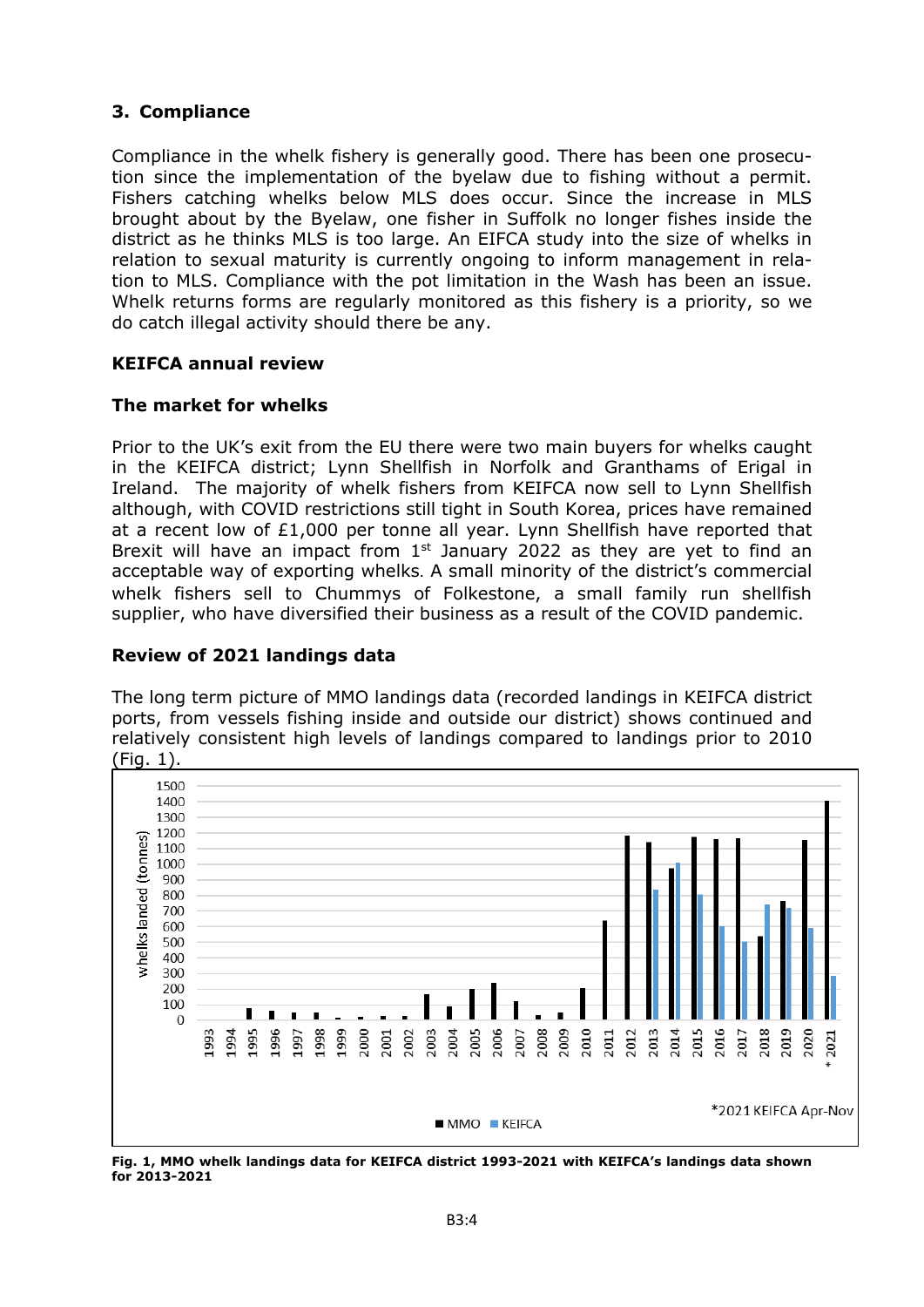The combination of reduced demand, lower prices and fishers diversifying due to the ongoing effects of the COVID-19 pandemic can be clearly seen in Fig. 2, which shows continued reductions in landings and fishing effort (the number of pots set and days fished) on last year, which had been the lowest year since our records began for this fishery in 2013. Fewer commercial whelk permits were issued in 2021 than in any other year.



**Fig. 2: total weight (tonnes) of whelks landed, the total number of pots set and the total number of days fished during the period April-November in each year from 2013-2021. The white number inside each black bar is the number of commercial (Category One) permits issued for that year**

Fig. 3 below shows the comparison of April-November 2021 monthly landings against the same period for 2020, as well as against the monthly mean average of April-November landings from 2013-2019. Overall landings figures are lower in 2021 than in all previous years, but for the months of May-September inclusive whelk landings were higher than in the corresponding months in 2020.



**Fig. 3: mean average weight (tonnes) of whelks landed each month Apr–Nov 2013-2019 compared to the total weight (tonnes) of whelks landed each month Apr-Nov 2020 and 2021.** 

A key metric to consider in addition to the total weight of landings, is the catch per unit of effort (CPUE) i.e. how many whelks are caught per pot per fishing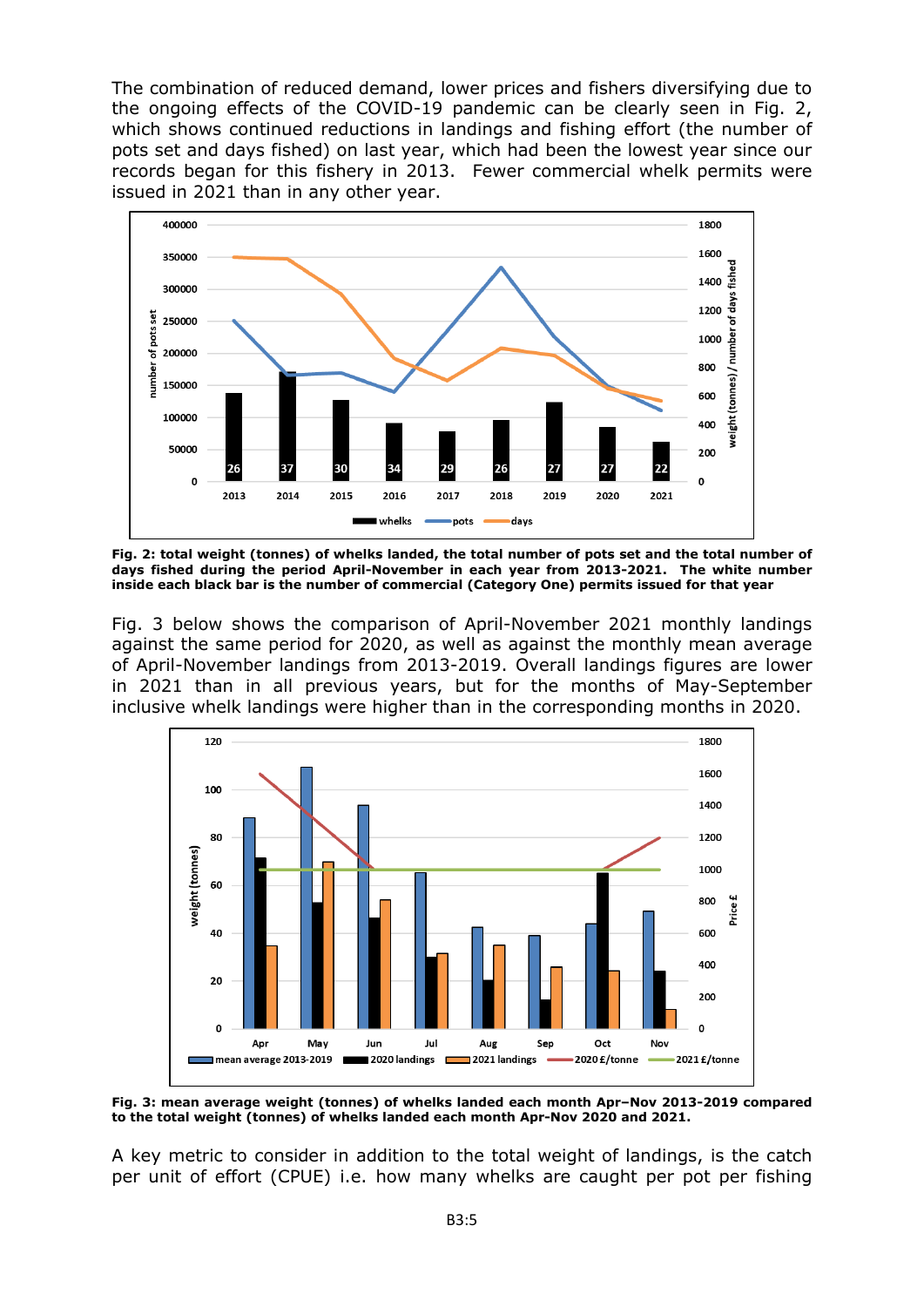trip. Fig. 4 below shows that CPUE for this fishery for 2021 has remained relatively consistent over the past four years, and it is a combination of reduced activity and market demand rather than the limitation in stock that is resulting in decreased landing figures. The exception to this trend is in Area 3 where there had been just one whelk permit holder fishing; COVID forced him to re-assess his fishing activities and he now rarely fishes for whelks.



**Fig. 4: mean annual CPUE levels for the 4 whelk fishing areas in the KEIFCA district 2013-2021**

Whelk fishermen from Whitstable (Area 2) have reported seeing the greatest numbers of juvenile whelks in recent years, which suggests that the increase in riddle size to 25mm introduced in 2017 is having the desired positive effect on species sustainability, certainly in the most heavily fished area of our district. Despite the reduction in fishing effort and landings this year, the seasonal and spatial variations in whelk landings are still evident. Spatial differences are provided from catch return data as well as Fishery Officer knowledge of fishing activity from shore patrols and port visits.



**Fig. 5: percentage distribution of whelks landed in the 4 KEIFCA whelk fishing areas 2013-2021**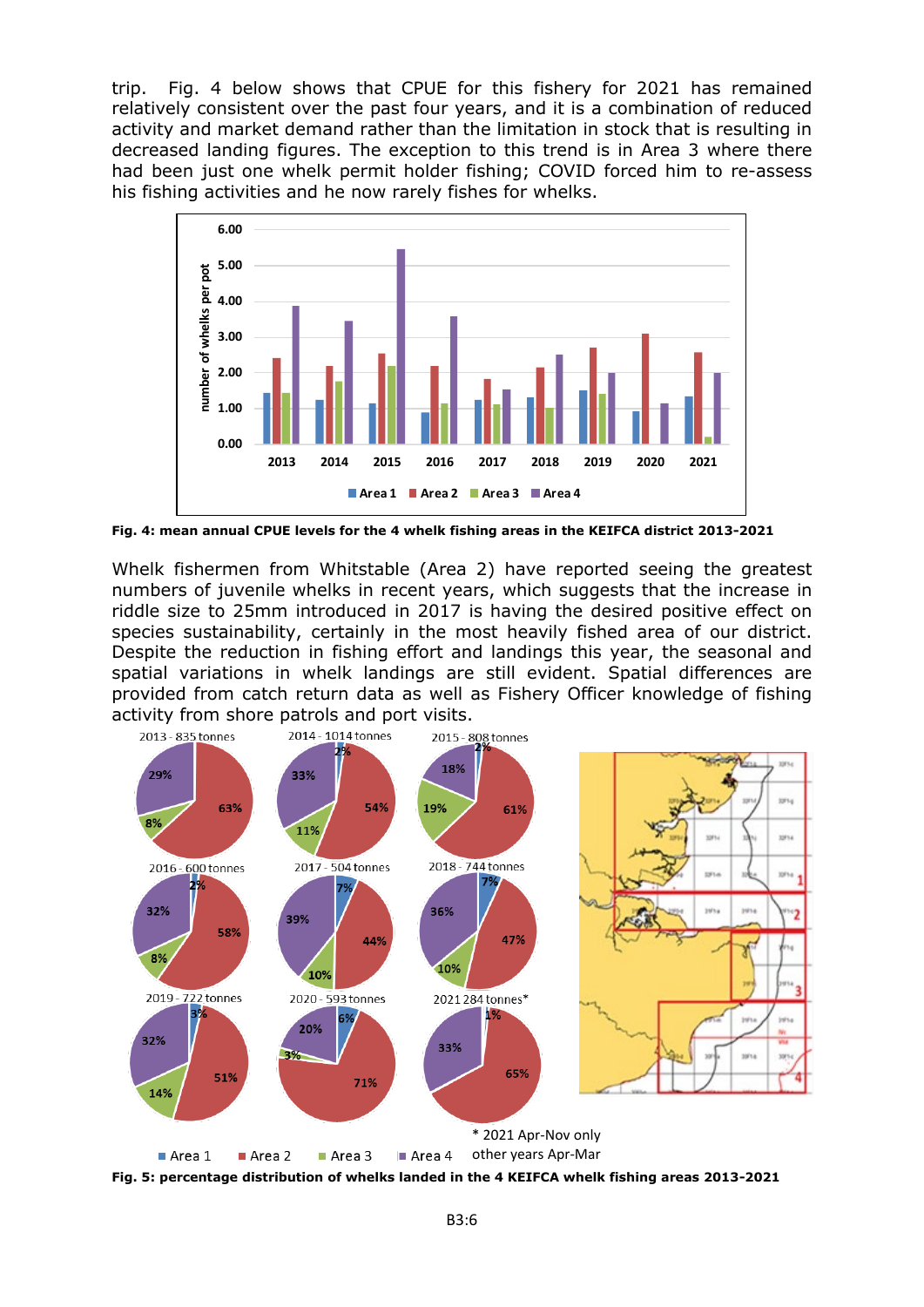

Spatial variations are shown in Fig. 5 above, seasonal differences are shown in Fig. 6 below and both the seasonal & spatial variations can be seen in Fig. 7:

**Fig. 6: total weight (tonnes) of whelks landed in the KEIFCA district each month from 2013-2021**



**Fig. 7: total weight (tonnes) of whelks landed in the 4 KEIFCA areas each month from 2013-2021**

In addition to the seasonal and spatial variances in this fishery is the varying level of fishing activity from one part of the district to another. Area 1 (Essex coast) accounts for just 1% of whelk landings so far in 2021 with six commercial permits in place. This is in direct contrast to area 4 (south Kent coast) where the same number of permits are in place and yet landings account for 33% of the total for the district. In area 2 (north Kent coast) nine commercial whelk permits account for 65% of the district's landings. The table overleaf shows the number of permits issued, the total weight of whelks landed, the number of pots set and number of days fished in each of the four fishing areas: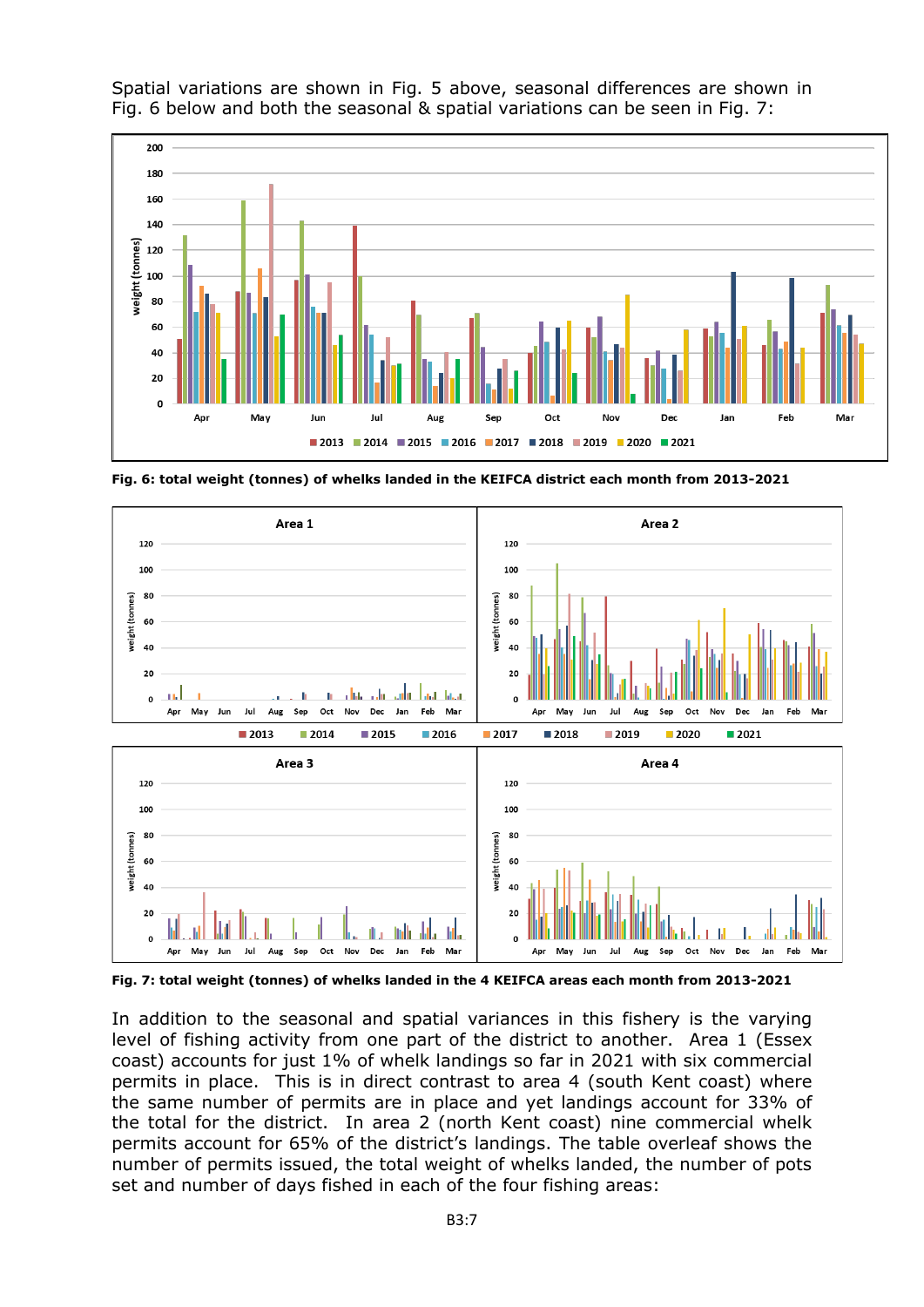| 2021           | Area 1 | Area 2 | Area 3 | Area 4 |
|----------------|--------|--------|--------|--------|
| permits issued |        |        |        |        |
| tonnes landed  |        | 187    | 0.5    | 94     |
| pots set       | 1420   | 69087  | 300    | 40353  |
| days fished    | 29     | 283    |        |        |

#### **Update on whelk enforcement activity**

Consistent enforcement of our whelk byelaw is a KEIFCA priority, although the due to limitations of social distancing during the pandemic our inspection regime was less obtrusive than under normal conditions. As ever our officers have been making observations and gathering intelligence to build up an overview of whelk fishing activity, and in particular any instances of non-compliance with the permit byelaw. This crucial information feeds into bi-weekly TCG meetings where whelk enforcement activity is planned.

As society remained vigilant to the risk of COVID last year, our enforcement officers continued to monitor whelk fishing activity as safely and efficiently as possible. Keeping safe meant that boarding inspections at sea were minimised to promote social distancing, but instead the frequency of gear inspections at sea was increased.

When conducting gear inspections, firstly officers locate marker buoys which indicate the location of a string of whelk pots on the sea surface. Next, they use hydraulic haulers fitted on our larger patrol vessels (FPV Nerissa and FPV Tamesis) to lift the gear aboard. With the pots aboard, officers check each one to ensure they are fitted with current permit tags and have the required configuration and number of escape holes. Permit tags are a vital means of monitoring the number of pots being used, as only 300 are issued to each permit holder to restrict fishing effort.

Meanwhile escape gaps are a key technical conservation measure which reduce the number of undersized (juvenile) whelks from being caught. If the whelk gear is compliant with permit conditions, it passes the inspection and is placed back where it was found. However, if illegal pots are found on hauling, they may be seized by the patrol vessel crew for investigation.

KEIFCA enforcement teams conducted 44 gear inspections throughout 2021 and detected 11 offences against the whelk permit byelaw. Some of these were relatively minor, such as unmarked surface gear, which are dealt with at the time by issuing a notice of offence reminding the owner to fix the issue. Others were more serious, such as large numbers of pots being set without a permit, without permit tags, or without legal size escape holes. In these cases, the gear was seized, and the offence fully investigated, ultimately leading to an appropriate penalty being issued according to the specifics of each case. KEIFCA seized a total of six fleets of illegal whelk gear in 2021, with two cases still under investigation.

In the coming year, there will be an increased effort to conduct landing inspections to check for minimum size compliance, in addition to a sustained gear inspection regime.